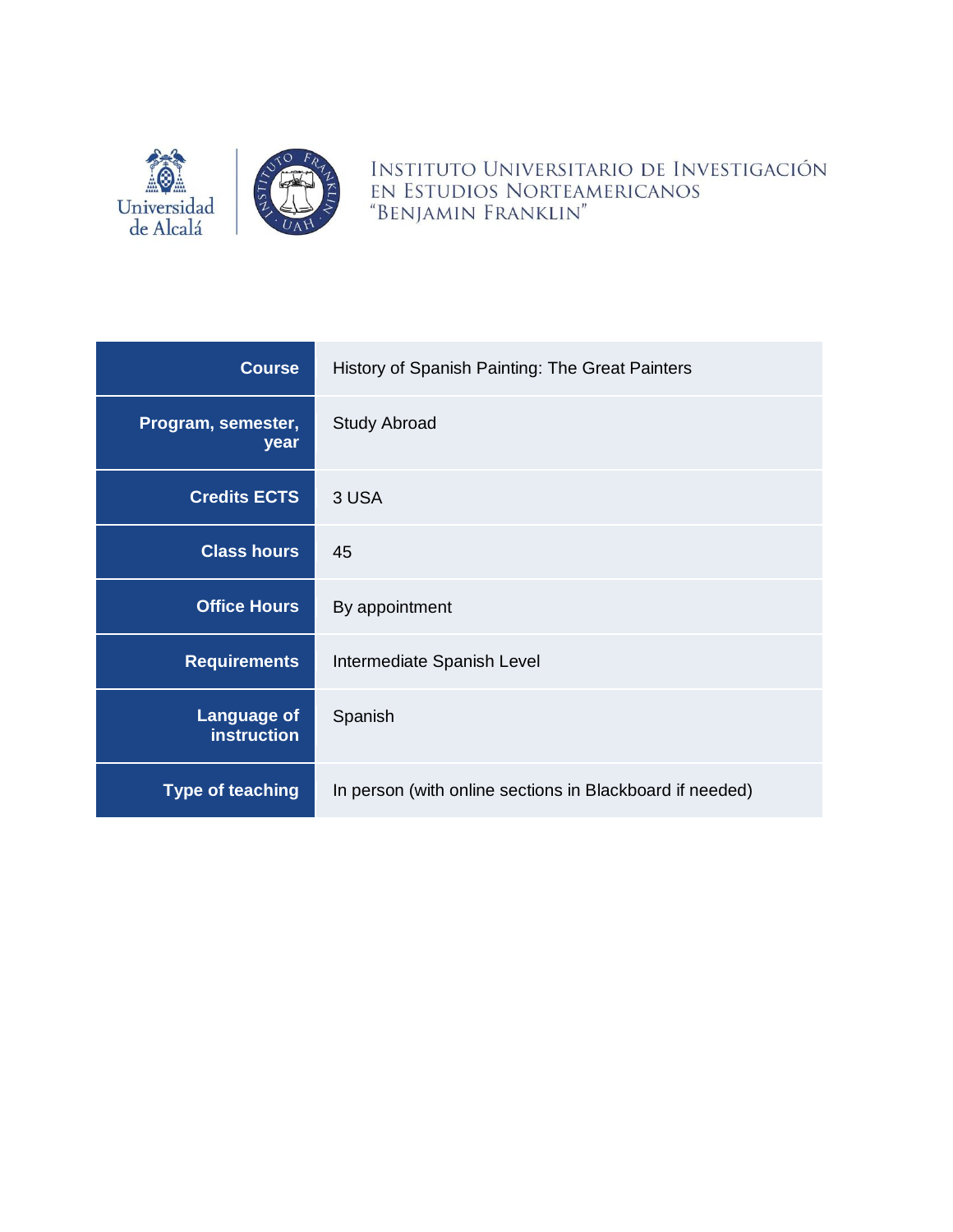

# **INTRODUCTION**

Students often feel a certain reluctance towards art subjects due to the large amount of information and technicalities used in this field. However, knowing the general characteristics of Spanish painting throughout its history will help students develop their observation skills to distinguish the characteristics that differentiate each painter and the social, economic, political, ideological and religious context in which his work was produced.

The student is expected to come into direct contact with artistic works through visits to historical monuments, museums and exhibitions so that he/she learns to value, respect and conserve the artistic heritage of works of art. It is also expected that the student will develop an analytical and critical spirit and a sensitivity that allows him/her to see and read the work of art; that he/she gets used to interpret the language of its forms, to appreciate its aesthetic values and to extract from it information about the culture that has generated it. This class will be an excellent way to understand and appreciate the historical legacy in which the works were created.

In the professional field, this subject is preferably developed in the following fields:

- Research and teaching. This class is fundamental for designing educational projects related to the teaching of Spanish as a second language. In addition, it orients the student towards sectors that imply a good knowledge of the Spanish language. These include linguistic and literary planning and counseling, media management and counseling, international relations, tourism and cultural management, among others.

- Conservation, exhibition and marketing of works of art (curatorship of exhibitions, direction and management of museums and art centers, art galleries).

- Dissemination of the artistic heritage (Consulting in the field of artistic and cultural heritage, elaboration of technical reports).

- Protection, management of historical-artistic heritage (Museum curators, Historical-artistic reports in Restoration Projects).

# **COURSE DESCRIPTION**

The course offers an overview of Spanish pictorial art developed from prehistoric times (Altamira Cave) to the avant-garde of the 20th century, relating it to the socio-cultural coordinates that created it. Although the panorama offered tries to have a generalist approach, more emphasis is placed on those geniuses such as El Greco, Velázquez, Goya and Picasso, because due to their skills and abilities they marked the course of pictorial art, making Spanish painting the soul of modern art.

NOTE: This course is not recommended for students who are sensitive to the viewing of images with explicit sexual or religious content.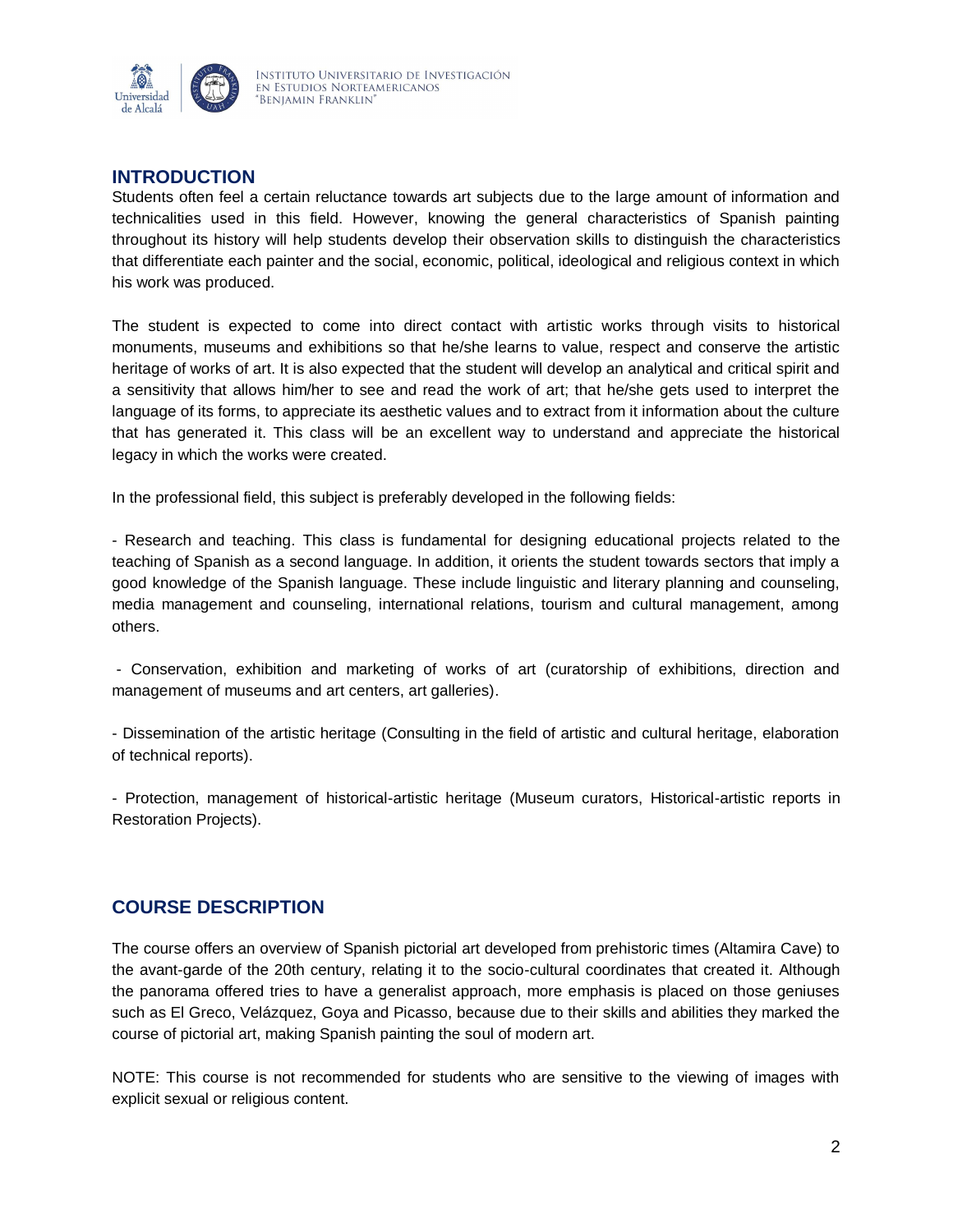

## **COMPETENCES**

According to this section the course will aim to develop the following competencies:

### **General competences:**

**GC1:** That the student acquires professional responsibility and commitment to society in everything related to the defense and conservation of the Historical-Artistic Heritage.

**GC2:** Analyze the most relevant characteristics of the main Spanish painters with the aim of knowing how to locate the most relevant pictorial works of Spanish art according to the artistic movement and style in which they were made.

### **Specific competences:**

**SC1:** To know and use the artistic terminology to be able to describe a painting from its composition to the pictorial technique.

**SC2:** That the student knows how to present and present orally and in writing projects of management and dissemination of the work of art.

### **METHODOLOGY**

The student acquires information through various contexts: when the student works alone, reading, writing or researching; when the student works with other classmates, listening and discussing their ideas; when the student meets alone with the teacher: when the teacher meets with a group of students; and finally when the teacher meets with the whole class. By this we mean that the classroom will be used to expand, share, discuss and comment on all the information the student acquires outside the classroom. Thus, the theory of the class will be obtained through the readings and exercises in the manual, research papers and other tasks that can be developed outside the classroom. However, the practical part will be developed mainly in the classroom where it will be complemented with the theoretical work done outside the classroom. Thus, students will have to share their knowledge through presentations, debates and discussions with their classmates. As a complement to the theory of the course, the student will visit the Prado Museum and the Reina Sofia Museum so that the student will have the opportunity to explain his theoretical knowledge in situ.

At the end of the course the student will have to do a research work on a pictorial work of Spanish art. This work will be presented in an oral presentation in which the student will have the opportunity to demonstrate the analytical skills learned throughout the course.

Finally, the course will have two exams, one quarterly and one final so that the professor can evaluate if all the competencies of the course have been fulfilled.

### **PREPARATION FOR CLASS**

For the best performance of the course, the student should arrive each day prepared to class, having done the readings and homework assigned in the program. The work outside the classroom is very important since it will allow the student to anticipate the class. It will basically involve reading the information in the manual and doing the comprehension exercises. This task is key to follow the rhythm of the class, since it will facilitate the understanding of what has been learned and will prepare the student for the practical activities in the classroom. With this form of work, it is intended that the student comes to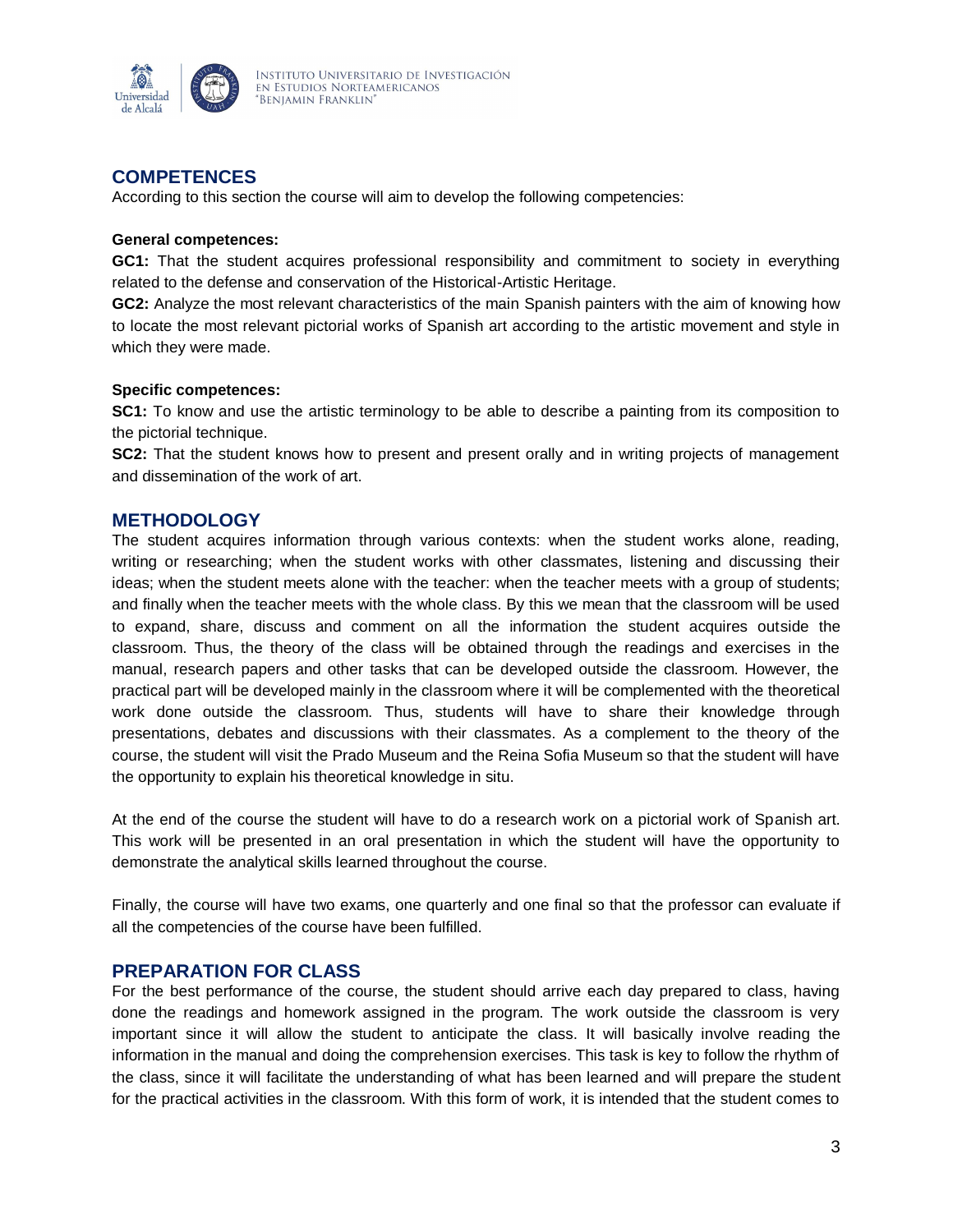

class familiar with certain technical vocabulary, some names of the artists, their characteristics and some of their most important works. Their characteristics and some of their most representative works.

### **EVALUATION**

The course will be evaluated trying to combine different evaluation systems, so that all students can develop their abilities. The student's continuous work will be the guiding criterion of the evaluation system. Consequently, the global evaluation will be based on the participation of the students in the theoretical and practical sessions; the realization of exercises, works and written tests; the preparation of presentations and oral expositions and participation in the activities of the course. The percentage of the grade assigned to each of the course sections will be as follows:

### ● Participation.

It must be active, that is to say, the student must not only ask his doubts, but must also make comments and actively participate in the exercises proposed in class both in group and individually. In addition, the student must read the texts assigned by the professor and do the exercises related to the text. The student is expected to demonstrate maturity and responsibility in the classroom so that gestures, passive attitude such as sleeping in class, and having inappropriate behaviors in the classroom may have a negative impact on the grade of this section. The total percentage of this section is 5%.

### • Complementary activity outside the classroom.

Two compulsory academic activities will be carried out outside the classroom as a complement to the theoretical part of the class: Visit to the Reina Sofia Museum and the Prado National Museum. Beforehand, the class will be divided into small groups to work and complete a study guide provided by the teacher so that the groups can analyze certain works that will then be exhibited and commented by the students in the museum. All the competencies will be worked on. The total percentage of this section is 10%.

### ● **Tareas.**

Al final de cada tema se harán ejercicios de repaso. Trabajar el contenido de los ejercicios es una recomendación para el aprendizaje de los contenidos del curso. El porcentaje total de este apartado es de un 5%

### ● **Exámenes.**

Primer Examen (parcial): Se realizará a mediados de curso (ver fecha en el apartado del programa de las clases). El temario abarcará desde la Prehistoria hasta los grandes pintores del Barroco. El examen consistirá en dos partes; una parte práctica en la que el estudiante tendrá que responder a las preguntas relacionadas con el visionado de varias obras pictóricas y otra parte teórica en la cual habrá preguntas de desarrollo. Por ejemplo, las características de un estilo determinado dando ejemplos con autores y obras más representativas. El porcentaje total de este apartado es de un 30%. Segundo Examen (final): Se realizará al final de curso (ver fecha en el programa del apartado de las clases) y será de carácter acumulativo. También consistirá en dos partes. La parte teórica será de desarrollo sobre un tema o preguntas de comprensión. La segunda parte consistirá en responder a las preguntas relacionadas con el visionado de ciertas obras pictóricas; por ejemplo, comentar las diferencias de estilos, las influencias que un pintor tuvo de otros artistas y cómo su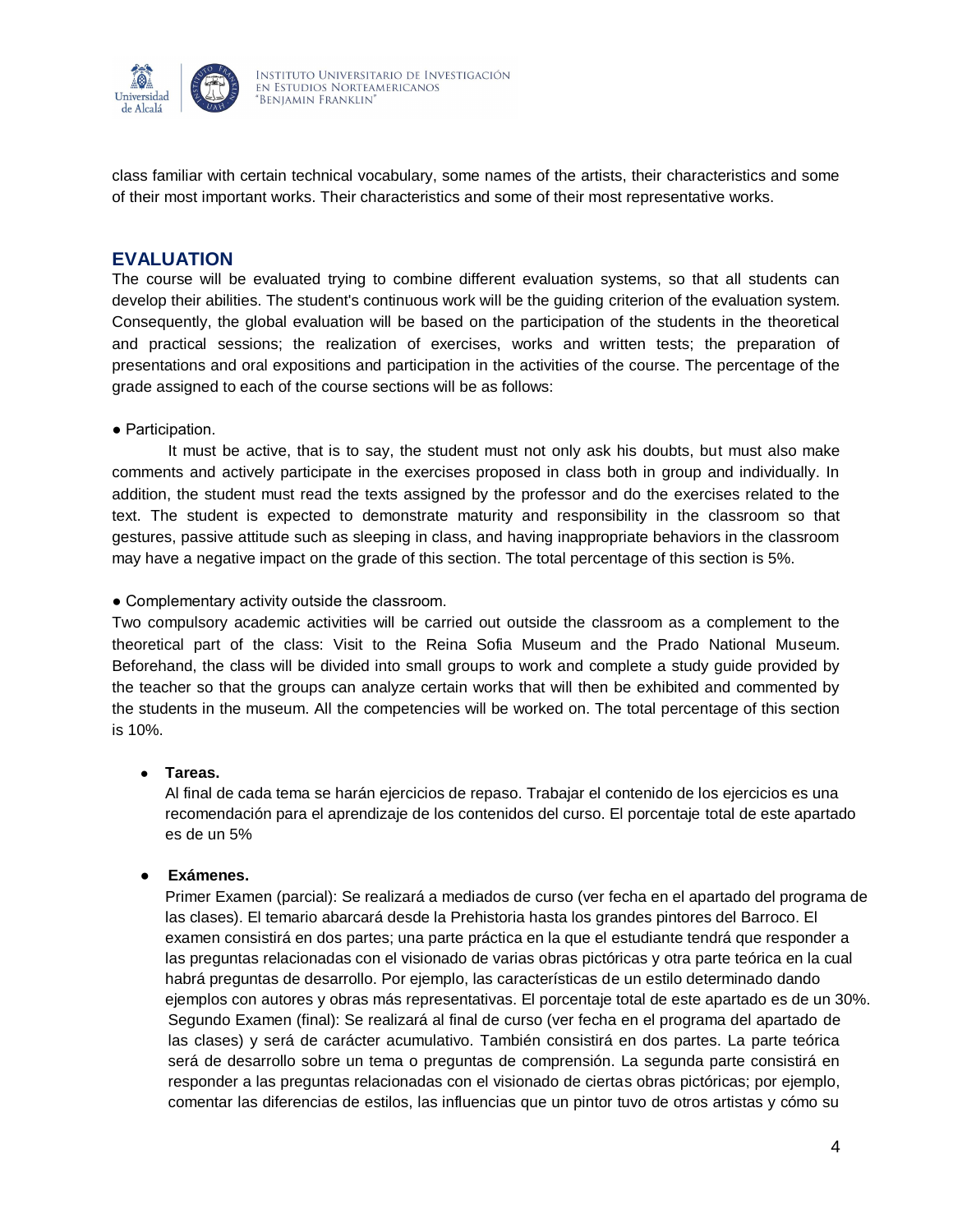

obra ha influido en pintores posteriores etc.… El profesor tendrá que evaluar todas las competencias del curso. El porcentaje total de este apartado es de un 30%.

**NOTA**. Si el profesor detecta copia o plagio en el examen, el estudiante recibirá una nota de cero y no tendrá opción a ningún tipo de recuperación.

El profesor se reserva el derecho de hacer "exámenes sorpresa" cuando lo crea oportuno. Estos exámenes serán siempre al comienzo de la clase y además serán muy breves (cinco minutos más o menos). Se valorarán como una nota más de la tarea.

### ● **Trabajo escrito.**

El objetivo del trabajo es analizar una obra pictórica del arte español para encajarla en su contexto histórico. Para ello deberá hablar del autor, sus características, técnica e influencias. El trabajo final deberá estar escrito a doble espacio en Times New Roman 12 y tendrá una extensión entre 3 ó 5 páginas. El formato a seguir será MLA. El alumno debería seguir los apartados de la siguiente rúbrica:

| <b>Characteristics:</b>                                   | <b>Recognition</b><br>of<br>the work: | <b>Influence</b><br>οf<br>Culture: | Influences of<br>other artists: | <b>Specific</b><br>language: | <b>MLA</b>    |
|-----------------------------------------------------------|---------------------------------------|------------------------------------|---------------------------------|------------------------------|---------------|
|                                                           |                                       |                                    |                                 |                              |               |
| . The student will                                        | The student can                       | The student will                   | The student will                | The student                  | The student   |
| identify multiple                                         | focus on one or                       | have to give                       | have to name                    | must express                 | must include  |
| significant                                               | several works of an                   | several detailed                   | some of the                     | his/her                      | citations and |
| characteristics that                                      | artist and describe                   | examples of the                    | masters who                     | knowledge using              | bibliography  |
| distinguish an                                            | them in detail                        | characteristics                    | influenced the                  | a specific                   | following the |
| artist's work and                                         | following the                         | that identify the                  | artist studied.                 | language that                | MLA format.   |
| use them to                                               | characteristics of                    | artistic period to                 | Likewise, the                   | he/she must                  |               |
| recognize other                                           | the chosen painter.                   | which the                          | student will have               | acquire through              |               |
| relevant works by                                         |                                       | chosen painter                     | to mention some                 | the readings and             |               |
| the same painter.                                         |                                       | belongs.                           | later works                     | explanations                 |               |
|                                                           |                                       |                                    | influenced by                   | given by the                 |               |
|                                                           |                                       |                                    | the work of the                 | professor.                   |               |
|                                                           |                                       |                                    | chosen painter.                 |                              |               |
| 1%                                                        | 1%                                    | 2%                                 | 3%                              | 2%                           | 1%            |
| Comments                                                  |                                       |                                    |                                 |                              |               |
|                                                           |                                       |                                    |                                 |                              |               |
|                                                           |                                       |                                    |                                 |                              |               |
| Final grade. The total percentage of this section is 10%. |                                       |                                    |                                 |                              |               |

Note: If the work is not submitted by the due date, the student will receive one point less for each day late.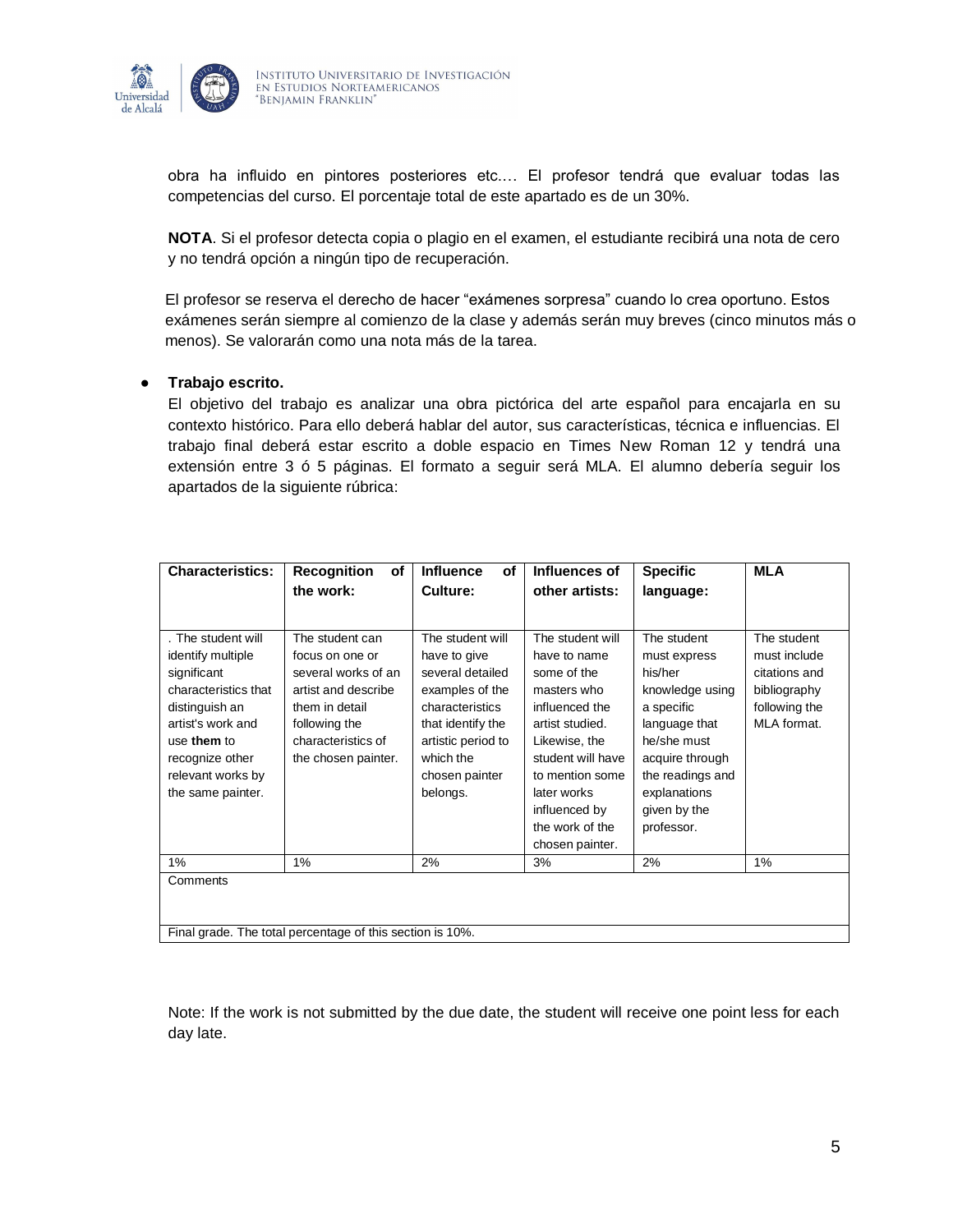

### ● Plagiarism:

Research papers should state students' own ideas. The work of other writers or experts used to support students' ideas must be properly cited. Inappropriate use of someone else's text or work is considered plagiarism. Plagiarism is a violation of academic standards and may result in failure of the paper or even the subject for which the paper was written. In extreme cases it may result in expulsion from the program. Guidelines for writing the paper properly should be provided by the professor.

### ● Oral presentation.

The objective of the oral presentation is to give the student the opportunity to expose the knowledge acquired in the course through the completion of the final work. It is intended that the student explains with technical language and mastery of the researched topic the content of his written work. In order to do so, the following guidelines must be followed:

| <b>Content and</b>                                        | <b>Specific</b>   | Body language             | Audiovisual media                             | <b>Mastery of the allotted</b> |
|-----------------------------------------------------------|-------------------|---------------------------|-----------------------------------------------|--------------------------------|
| development                                               | language          |                           |                                               | time                           |
| The student should                                        | The student       | The student must show     | It is very important                          | The presentation should        |
| make a well-                                              | must present      | control over the content  | that the student uses<br>audio-visual aids to | last no less than five         |
| structured                                                | his/her work      | of the topic and the      | make his/her oral                             | minutes and no more            |
| presentation with an                                      | using part of the | attention of the class.   | presentation. The<br>student is advised to    | than 10 to 12 minutes. It      |
| introduction to the                                       | lexicon used in   | For this purpose, eye     | use Power Point,                              | is important that the          |
| main topic whose                                          | class necessary   | contact, intonation and   | postcards, photos,<br>etc. It is also very    | student knows how to           |
| information and                                           | to explain the    | body language are         | important that the                            | summarize the                  |
| ideas should be                                           | contents of       | important. To develop     | student does not read<br>directly the         | information while              |
| developed in a                                            | his/her research  | this section, it would be | information to be                             | controlling the time           |
| coherent and                                              | on the topic to   | interesting for the class | presented. Supporting<br>notes can be used.   | allotted.                      |
| interrelated manner                                       | be dealt with.    | to participate in the     | but never a direct                            |                                |
| and end with a                                            |                   | presentation through      | reading of the<br>presentation.               |                                |
| logical conclusion                                        |                   | comprehension             |                                               |                                |
| according to the                                          |                   | exercises or questions    |                                               |                                |
| research that has                                         |                   | related to the topic.     |                                               |                                |
| been carried out.                                         |                   |                           |                                               |                                |
| 2%                                                        | 2%                | 2%                        | 2%                                            | 2%                             |
| Comments:                                                 |                   |                           |                                               |                                |
| Final grade. The total percentage of this section is 10%. |                   |                           |                                               |                                |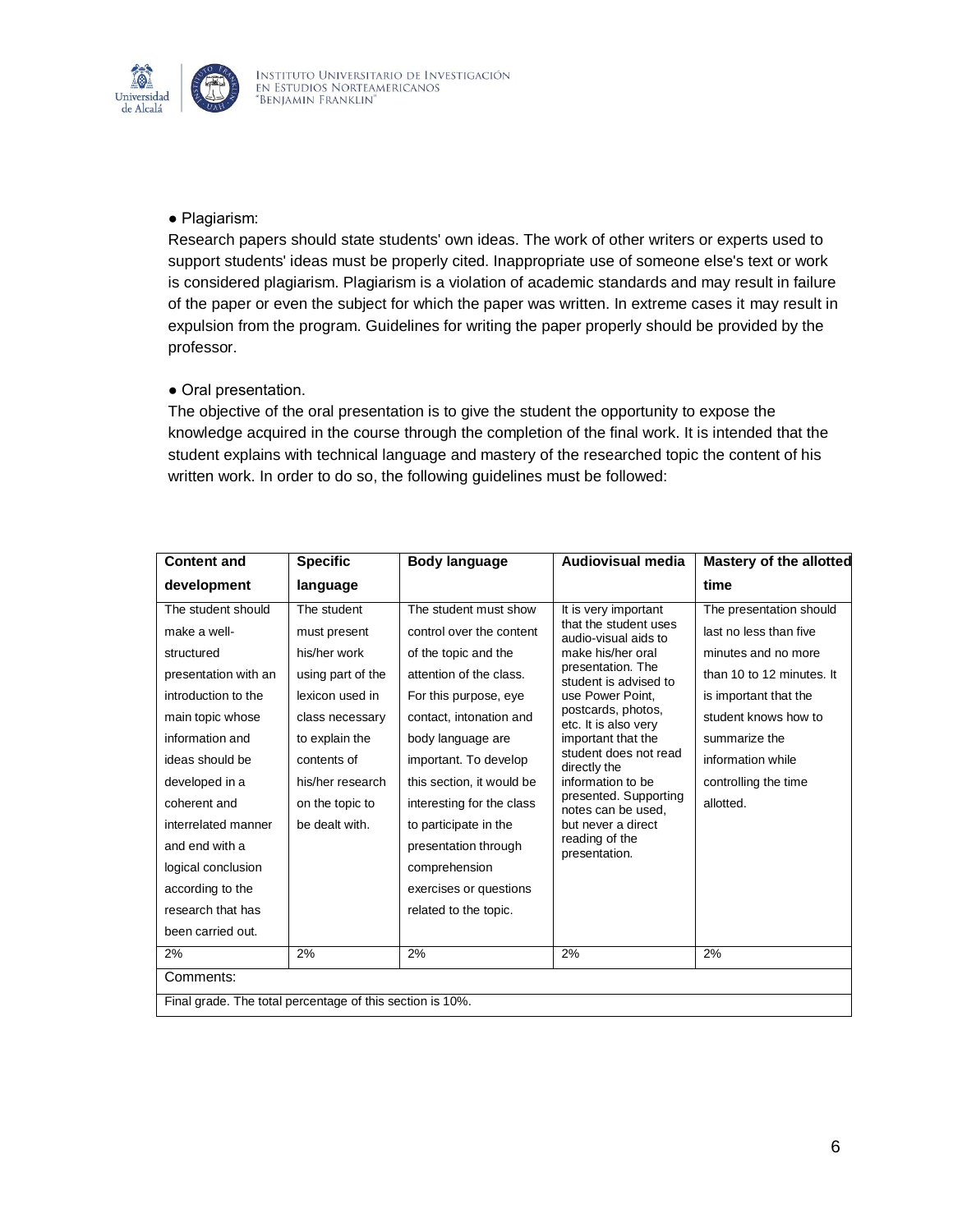

# **EVALUATION**

The evaluation of this course is as follows:

| <b>PARTICIPATION</b>        | 5%  |
|-----------------------------|-----|
| <b>ACTIVITIES (2)</b>       | 10% |
| <b>TASKS AND ASSIGMENTS</b> | 5%  |
| <b>WRITTEN PAPER</b>        | 10% |
| <b>ORAL PRESENTATION</b>    | 10% |
| <b>MIDTERM EXAMS</b>        | 30% |
| <b>FINAL EXAMS</b>          | 30% |

## **ATTENDANCE**

Class attendance is MANDATORY. If the student is absent for more than the allowed limit (one class absence in the summer program and two absences in the fall and spring programs), the final grade will reflect a decrease of 10 points for each non-attendance that has not been excused by a doctor's certificate or by your Program Director. It is the individual responsibility of the student to make up any missed content about the subject taught in class the day the student was absent.

## **STUDENTS WITH SPECIAL NEEDS**

Students with special needs should contact Antonio Fernández: [antonio.fernandezm@uah.es](mailto:antonio.fernandezm@uah.es) Instituto Franklin-UAH can accommodate these students who show through a medical note or a note from their academic advisor that require help in order to fulfill the program.

## **USE OF TECHNOLOGY IN CLASS**

The use of technology is essential today in education, but if is used inappropriately it can be harmful for students. It is necessary that students ask for permission from the teacher in order to use any technological devices. Faculty should make clear to students in what instances technology can be used.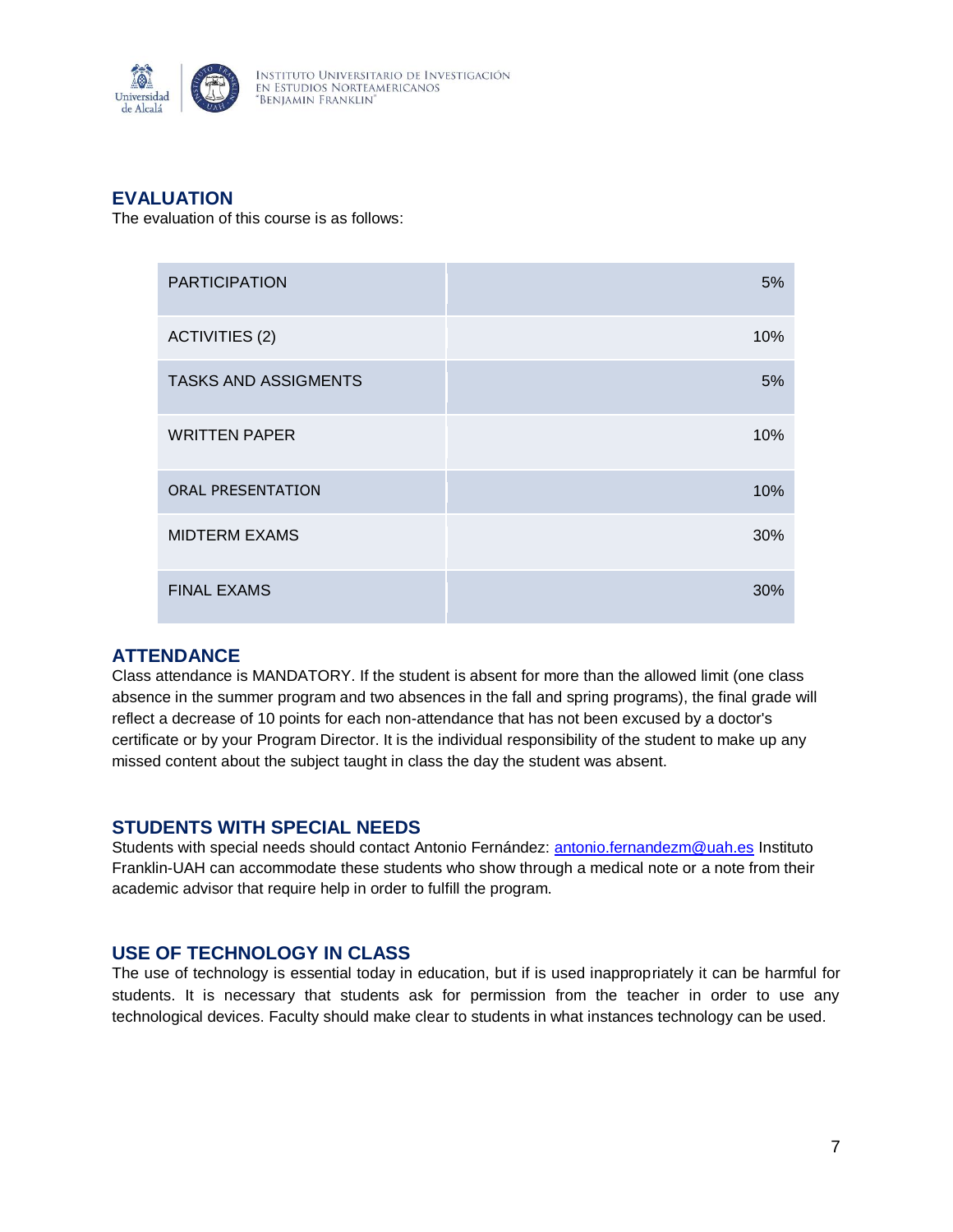

## **USE OF BLACKBOARD**

All courses offered by Instituto Franklin-UAH can be taught through the Blackboard virtual classroom. Also teachers can have materials, forums, etc in the virtual classroom even if they don´t teach the clas virtually. For more information about using it contact Antonio Fernández: [antonio.fernandezm@uah.es](mailto:antonio.fernandezm@uah.es)

# **CLASS SHCEDULE**

| <b>CLASS SHCEDULE</b>                                                                                                  | <b>ASSIGNMENTS</b>                                                                                                                                                               |
|------------------------------------------------------------------------------------------------------------------------|----------------------------------------------------------------------------------------------------------------------------------------------------------------------------------|
| Presentation of the program. Introduction to the<br>course.<br>Prehistoric painting. Magdalenian and Levantine<br>art. | Reading the class manual.<br>Prehistory and Roman Spain.<br>Carry out the exercises on<br>the two topics.                                                                        |
| Roman Spain. The mosaic                                                                                                | Reading of Pre-Romanesque<br>art. The Beatus                                                                                                                                     |
| Pre-Romanesque Painting<br>Visigothic and Mozarabic Miniature: The Blesseds                                            | Reading of Pre-Romanesque<br>art. San Baudelio de Berlanga                                                                                                                       |
| Pre-Romanesque painting. San Baudelio de<br>Berlanga                                                                   | Reading the Romanesque<br>chapter and its exercises.                                                                                                                             |
| Romanesque painting.                                                                                                   | Reading of the Romanesque<br>chapter and its exercises<br>Reading of the Gothic<br>chapter. Franco-Gothic and<br>Italo-Gothic.                                                   |
| Gothic painting                                                                                                        | Reading the chapter on the<br>Gothic. The International<br>Style and Flemish Gothic<br>Reading the chapter on the<br>Renaissance.                                                |
| The Renaissance<br>16th Century Purism.                                                                                | Reading the chapter on the<br>Renaissance. The Purism of<br>the 16th century and its<br>exercises.<br>Reading the chapter on the<br>Renaissance, Mannerism and<br>its exercises. |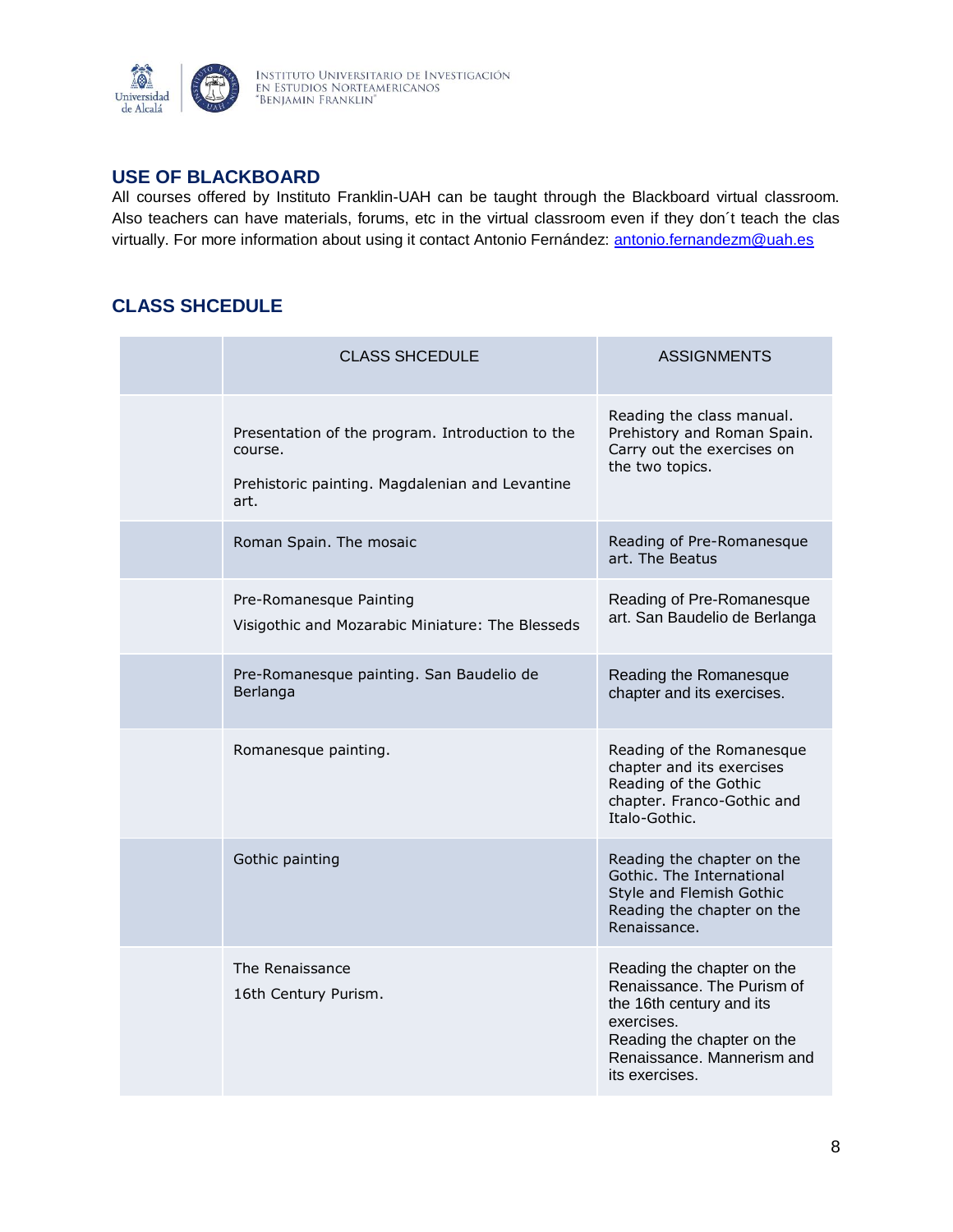

| Mannerism: El Greco and Luis Morales. Continued                                                                                                            | Reading of the chapter of the<br>Baroque. Valencian and<br>Sevillian school. Exercises                                       |
|------------------------------------------------------------------------------------------------------------------------------------------------------------|------------------------------------------------------------------------------------------------------------------------------|
| XVII Century. The Baroque. Ribalta, Ribera,<br>Zurbarán, Alonso Cano, Murillo, Valdés Leal.<br>Velázquez<br>The vault painters. Lucas Giordano and Tiepolo | Reading of the chapter on the<br>Baroque. Madrid School.<br><b>Exercises</b><br>Readings on Goya's chapter<br>and exercises. |
| The 18th century. A new dynasty: The Bourbons.<br>Goya                                                                                                     | Readings on the Goya chapter<br>and its exercises.                                                                           |
| The 19th century: Goya<br>Goya in Bordeaux. Film                                                                                                           | Search for the topic to<br>develop in the final work                                                                         |
| The 19th Century: Romanticism and Historicism                                                                                                              | Writing the final paper.<br>Readings on the 19th century<br>chapter and its exercises.                                       |
| Impressionism and Post-Impressionism. Sorolla<br>The avant-garde of the 20th century. Picasso,<br>Dalí and Miró                                            | Delivery of the final draft of<br>the final work                                                                             |
| The avant-garde of the 20th century. Picasso,<br>Dalí and Miró                                                                                             | The teacher will return the<br>corrected and commented<br>deletion.                                                          |
| The second half of the 20th century. The<br>influence of Spanish art on American art and vice<br>versa. Abstract Expressionism and the El Paso<br>group.   | Correct the comments on the<br>draft of the final paper.                                                                     |
| <b>Oral Presentations</b>                                                                                                                                  | DELIVERY OF THE FINAL<br>PAPER.<br>NOTE. if the work is<br>submitted after the due date,<br>the grade will be reduced by     |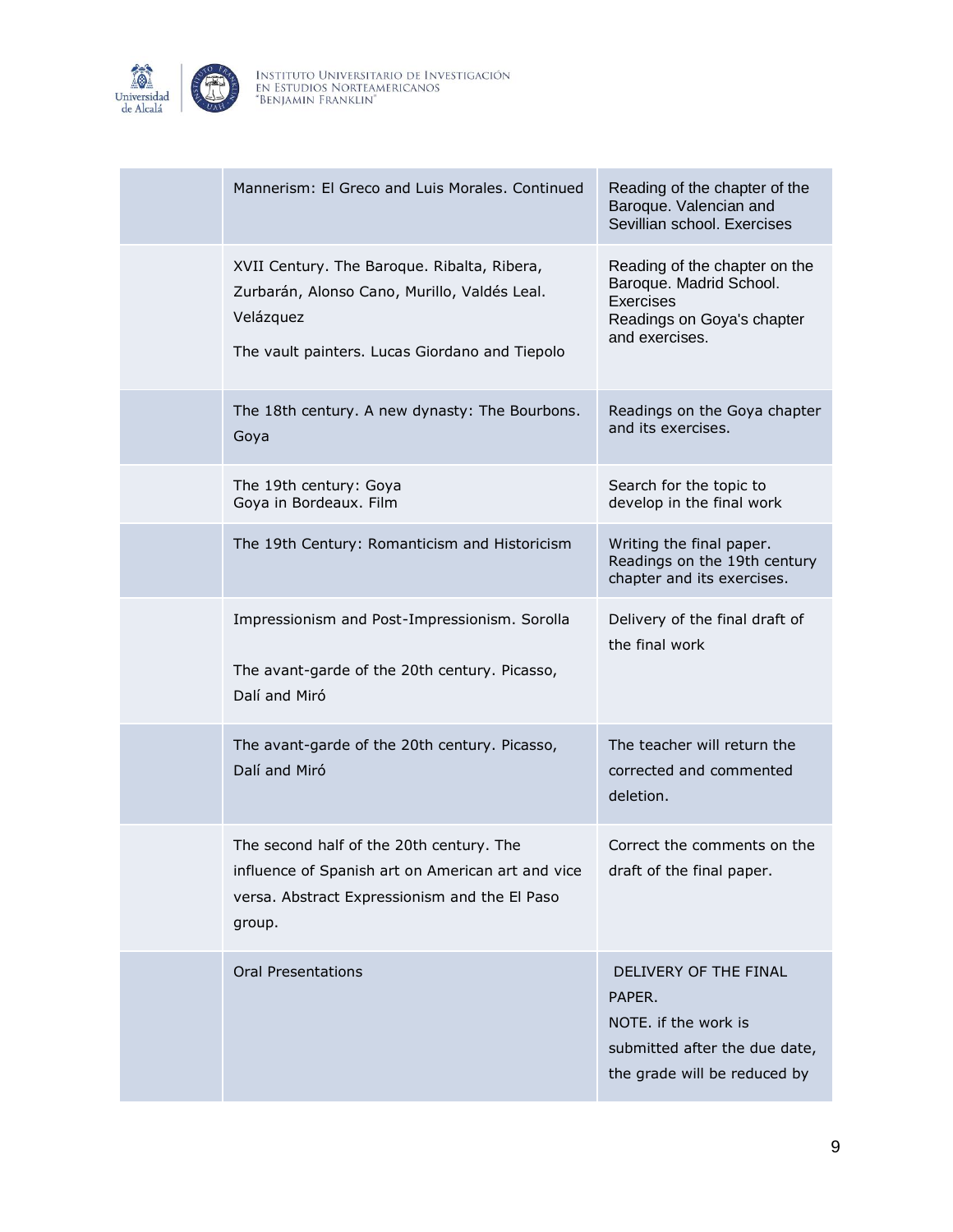

1% for each day late.

Note:

If there are activities outside of the classroom, it is important to include a warning note explaining that these are subject to change.

## **BIBLIOGRAHY**

### **BÁSIC**

(Manual del curso). Grandes Pintores del Arte Español.

The student must purchase this manual in reprographics. Colegio de Málaga Building. Next to the Institute

### **Expanded (this bibliography can be found in the library of the Colegio de Málaga).**

Abrantes, Ricardo, Fernández Araceli y Manzarbeitia Santiago. *Arte Español para Extranjeros*. Hondarribia (Guipuzcua): Editorial Nerea, S.A., 1999.

Bendala, Manuel, Bango G. Isidro, Borrás Gonzalo. *Manual del Arte Español*. Madrid: Silex Ediciones. S.L. 2003

Buendía Muñoz, Rogelio J. *El Prado Básico: Una visión del museo a través de los estilos.* Madrid: Sílex, 2001.

Carbonell i Esteller, Eduard y Sureda i Pons Joan. *Tesoros Medievales del Museu Nacional D'Art de Catalunya.* Barcelona: Lunwerg Editores. S.A., 1997.

Gaya Nuño, Juan Antonio: *La Pintura Española del Siglo XX*. Madrid: Iberico Europea de Ediciones, S. A., 1970.

La Fuente Ferrary, Enrique. *Breve Historia de la Pintura Española. Tomo I y II.* Los Berrocales del Jarama Apdo. 400 - Torrejón de Ardoz, Madrid - España. Ediciones Akal, S. A., 1987.

Peccatori, Stefano, Zuffi Stefano y Gallego Víctor, trad. *Picasso: el Genio que Resume el Arte del Siglo XX.* Madrid: Electa Bolsillo, 2000.

### **WEBSITES**

<http://www.drasolt.com/index.php?template=cubismodepicasso> <http://www.foroxerbar.com/viewtopic.php?t=4219> <https://www.tandemmadrid.com/es/unidad-didactica-museos/>